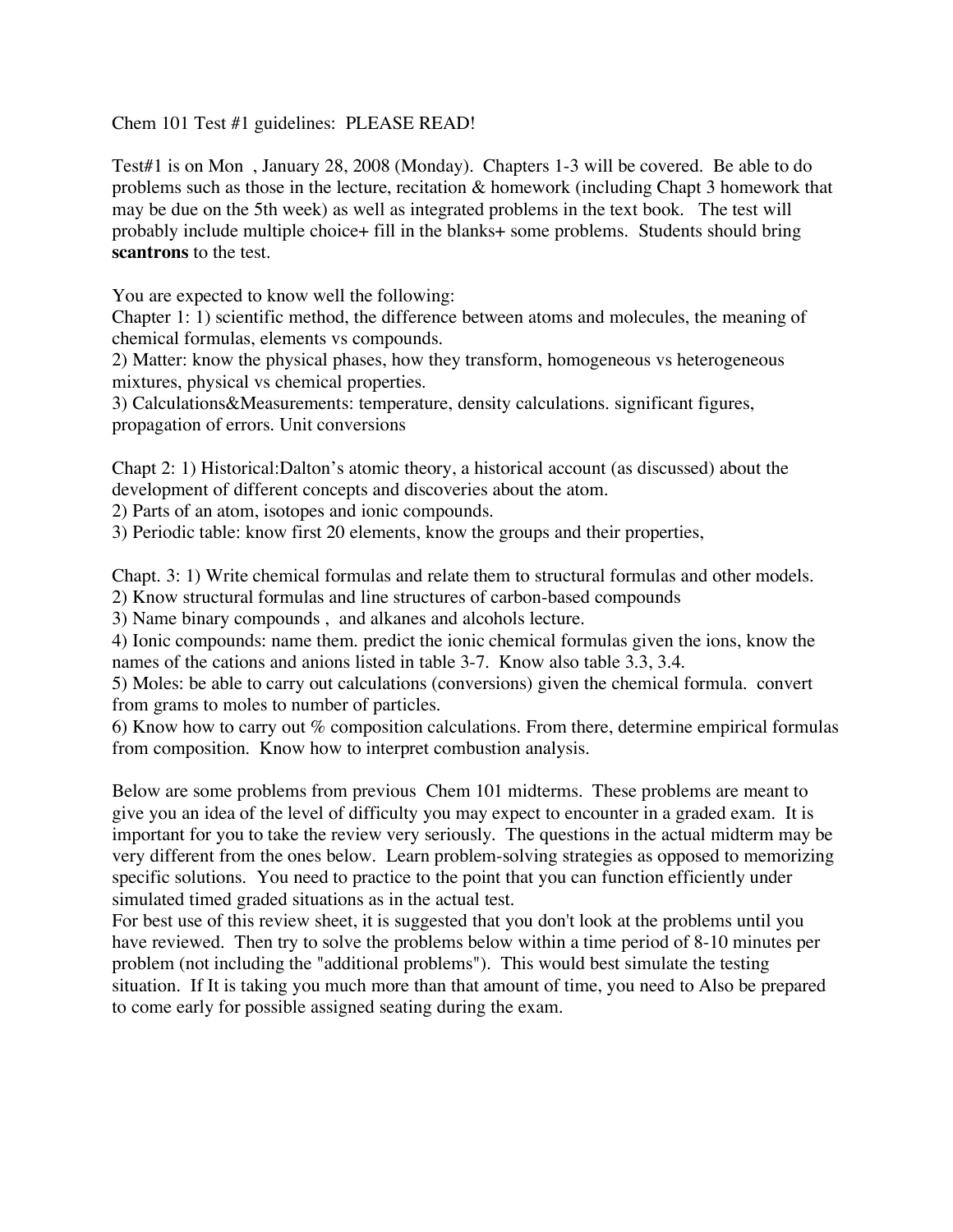SAMPLE MIDTERM#1:

1) Determine the formula weight for an ionic compound made up of the following isotopes:  $96<sub>42</sub>$ Mo and  $129<sub>52</sub>$ Te. The Mo ion has 37 electrons and the Te ion has 55 electrons. (Use the A as the approx atomic mass.)

2) Name the following compounds or give the chemical formula:

- a) P4O10 =
- b) HClO (in water) =  $\frac{1}{\sqrt{1-\frac{1}{\sqrt{1-\frac{1}{\sqrt{1-\frac{1}{\sqrt{1-\frac{1}{\sqrt{1-\frac{1}{\sqrt{1-\frac{1}{\sqrt{1-\frac{1}{\sqrt{1-\frac{1}{\sqrt{1-\frac{1}{\sqrt{1-\frac{1}{\sqrt{1-\frac{1}{\sqrt{1-\frac{1}{\sqrt{1-\frac{1}{\sqrt{1-\frac{1}{\sqrt{1-\frac{1}{\sqrt{1-\frac{1}{\sqrt{1-\frac{1}{\sqrt{1-\frac{1}{\sqrt{1-\frac{1}{\sqrt{1-\frac{1}{\sqrt{1-\frac{1}{\sqrt{1-\$
- c) C4H10 (alkane) = (Draw all possible line structures for this alkane)
- d) Potassium dichromate =  $e)$  Aluminum carbonate =  $\frac{1}{2}$
- 3) In Paris, today's high was recorded to be 18°C. If the freezing point of a certain substance is 69°F, what is the state of the substance if it is in Paris?
- 4) Yellow orpiment is a mineral which contains sulfur and another element:  $X_2S_3$ , where X is the unknown element which you are to identify from the following information. If 1.52 millimoles (mmol) of yellow orpiment weighs 373.98 milligrams (mg), what is the element X?
- 5) A) Name 4 postulates of Dalton's Theory. What conservation laws did they imply?
- B) What was the difference between Rutherford's Model of the Atom and that of Thomson's? Describe the experiment that supported Rutherford's hypothesis? (no key will be given for this)
- 6) A) (multiple choice) Choose the most correct phrase to complete the sentence: The element radium,  $226_{88}Ra^{+}$ , has... a) 226 neutrons and 88 protons.
	- b) 226 neutrons and 89 protons c) 138 neutrons and 87 electrons d) an atomic number of 226 e) none of the above
- 
- B) A metal cube of volume  $1.55\pm .05$  cm is found to weigh  $21.0 \pm .5$  g.
	- a) What is the density of the metal in kg/m<sup>3</sup>? (correct significant figures only) density =  $\frac{ }{ }$  $k\sigma/m^3$
	- b) What is the <u>relative</u> uncertainty?  $\pm$  (dimensionless)

Additional Problems (We will try to supply a key for the following questions on time)

- 1) A 156.0 mg sample of a pure but unknown alcohol is analyzed by complete combustion. The carbon dioxide and water formed were collected and were found to have the following masses: 223.5 mg CO<sub>2</sub> and 120.7 mg H<sub>2</sub>O. It is known that alcohols have the following general formula:  $C_XH_VO_Z$  where of course, the subscripts x, y and z are unknowns in this problem. 40 pts total]
- a) How many moles of carbon and how many mgs of carbon are there in the 156.0 mg sample?
- b) How many moles of hydrogen and how many mgs of hydrogen are there in the 156.0 mg sample?
- c) What is the empirical formula of this alcohol?